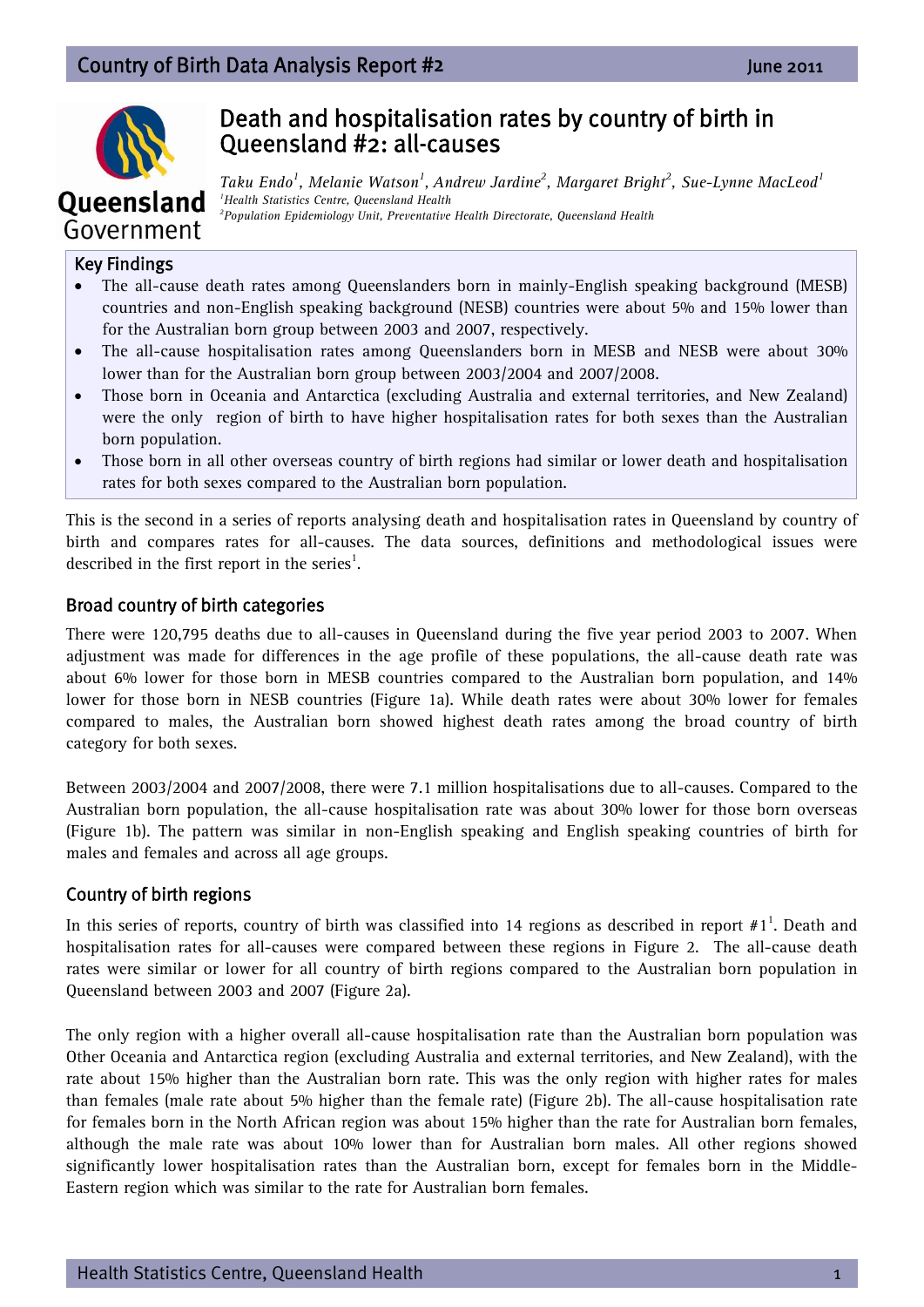# 15/06/2011 Country of Birth Data Analysis Report #**<sup>2</sup>** June 2011



Figure 1b. Age-standardised rates of all-cause hospitalisations by broad country of birth category and sex, Queensland, 2003/2004-2007/2008



#### Health Statistics Centre, Queensland Health 2